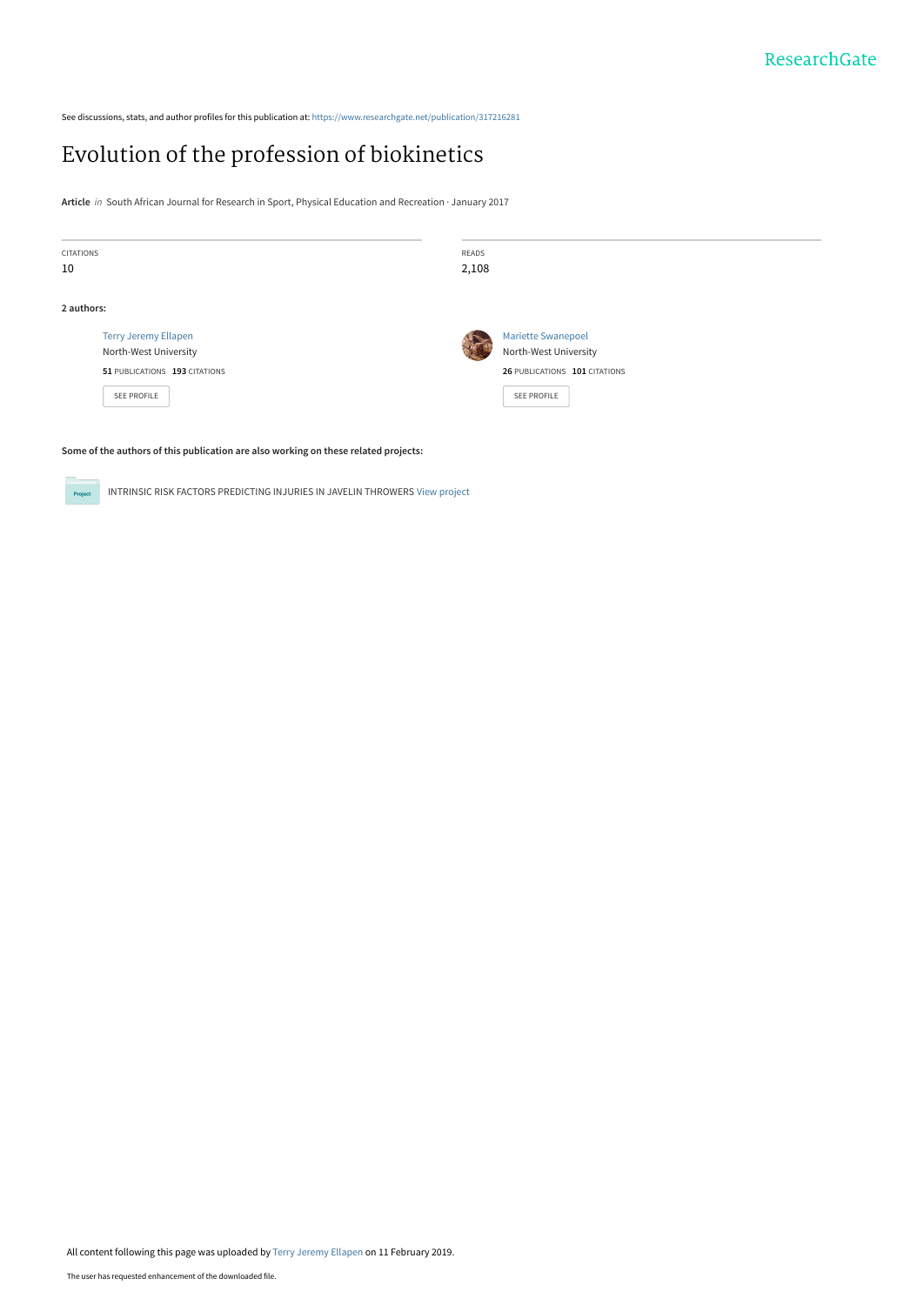# **EVOLUTION OF THE PROFESSION OF BIOKINETICS**

## **EVOLUSIE VAN DIE PROFESSIE VAN BIOKINETIKA**

Terry J. ELLAPEN & Mariëtte SWANEPOEL

*Physical Activity, Sport and Recreation*, *Faculty of Health Science, North-West University, Potchefstroom, Republic of South Africa*

### *ABSTRACT*

*The profession of Biokinetics has been undergoing significant evolution over the last decades. This paper provides an overview of the history of Biokinetics and the progressive changes to the professional bodies regulating the profession. These changes include the formulation of the Professional Board of Physiotherapy, Podiatry and Biokinetics, Biokinetics Association of South Africa (BASA), BASAꞌs Life through Movement Conference, new Biokinetics emblem and the new proposed professional Biokinetics degree. A critical review of the benefits and challenges of the proposed professional Biokinetics degree are presented. A rationale for a scientific Biokinetics journal is proposed.* 

*Key words***:** Biokinetics; Evolution; Progress; Health.

## **INTRODUCTION**

The profession of Biokinetics is a specialisation field, which developed from the South African Physical Education Programme and could be traced back to the 1930s (Jooste, 1954). The pioneering work of Dr. Danie Craven, Dr. Ernst Jokl and Prof. Gert Strydom has led to the development of the profession of Biokinetics (Strydom, 2005). Although Biokinetics cannot claim to have developed a new health care profession, it has, however, succeeded in an innovative application of existing knowledge (Strydom, 2005).

Biokinetics was born out of the philosophy that *exercise is medicine*. This salutogenic effect of exercise can be traced back to the 5<sup>th</sup> Century BC when Hippocrates prescribed exercises to improve the medical status of his patients (Ryan, 1984). Moses Maimonides, the Jewish philosopher-physician expresses his sentiments concerning exercise and health as follows:

Anyone who lives a sedentary life and does not exercise, even if he eats good food and takes care of himself according to proper medical principles, all his days will be painful ones and his strength shall wane. (Ryan, 1984:3)

The empirical evidence supporting this quotation was provided eight centuries later in the Report of the Surgeon General of the USA (1996) providing salutogenic evidence that exercise is medicine (Strydom, 2005).

Biokinetics is concerned with improving the physical and health status and quality of life of an individual through individualised assessment and exercise prescription in the dual context of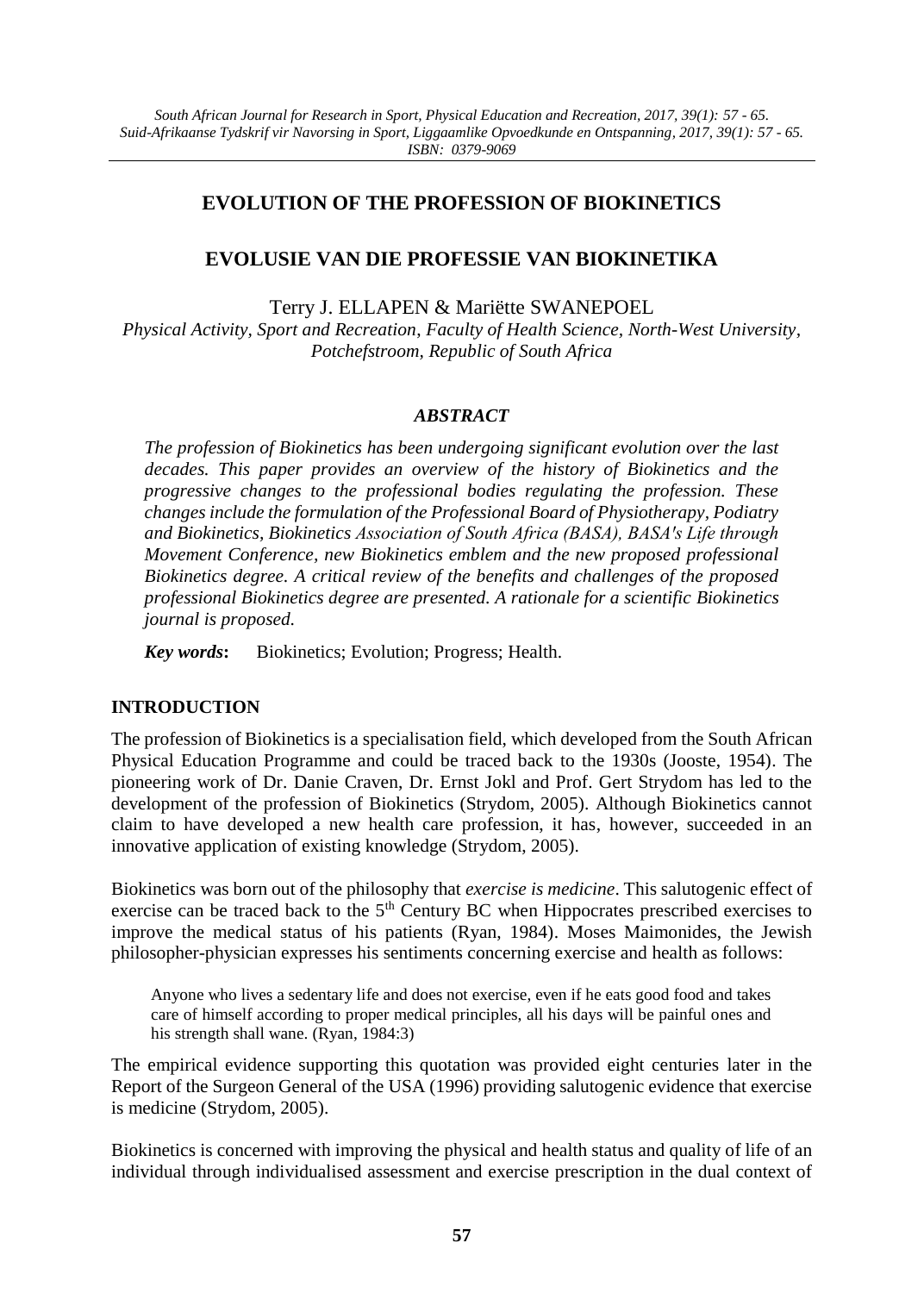clinical pathology (acute and chronic) and clinical performance enhancement (HPCSA, 2013). In addition to the above-mentioned, the profession is also actively involved with health promotion and the prevention of injury and hypokinetic diseases, which encourages a positive shift on the wellness continuum towards optimal well-being and salutogenic living (Robbins *et al.,* 1991). Biokinetics is a clinically trained profession to address inter alia the serious concerns of the non-communicable diseases (NCD) in South Africa through a structured exercise rehabilitative intervention (BASA, 2016).

Physical inactivity is the  $4<sup>th</sup>$  leading risk factor in the development of cardiovascular diseases and can be dramatically altered by means of structured exercise interventions and monitoring. Biokinetics is not a longstanding member of the former South African Medical and Dental Council (SAMDC) compared to the other health professions, such as Physiotherapy and Occupational Therapy, which were established in 1924 (Bakewell, 1997) and 1945 (Quiroga, 1989) respectively.

Collaborative efforts of the official recognition of a clinical exercise rehabilitative health profession began at the University of Potchefstroom in 1969. The heads of the Human Movement Science departments from the South African universities drafted a formal letter requesting SAMDC to include Kinesiotherapy (1973) onto a register of the SAMDC. The initial name considered for Biokinetics was Kinesiotherapy, suggested by Prof. Gert Strydom, but the progression was delayed due to possible confusion of the suffix "therapy" with other health disciplines, such as Physiotherapy and Occupational Therapy (Strydom, 2005; Nel, 2014). However, this delay was not the end of the struggle in the development of this profession. Prof. Strydom continued various discussions with the SAMCD and on the 9<sup>th</sup> of September 1983 the profession of Biokinetics, as a health discipline, was officially announced in the South African Government Gazette (Strydom, 2005). Subsequently, the name was changed to Biokinetics ('Bio' meaning *life* and 'Kinesis' meaning *movement*) (Strydom, 2005). This historical event occurred after a 17-year-long process of deliberations with other health professions and the SAMDC. Serious resistance to the acknowledgement of Biokinetics existed not only from other clinical professions, such as Medicine, Physiotherapy and Occupational Therapy (Strydom, 2005), but also from Exercise Science (Charteris, 1985).

The metamorphosis of the profession, being the progressive changes to professional bodies regulating the profession of Biokinetics, will be discussed under the following categories: Health Professions Council of South Africa, Biokinetics Association of South Africa and the new professional Biokinetics degree.

# **HEALTH PROFESSIONS COUNCIL OF SOUTH AFRICA (HPCSA)**

On 3 November 1982, the former SAMDC informed the Committee of the Heads of Physical Education Departments of South African Universities, that Biokinetics is accepted as a health profession and should be included as part of the register of Medical Sciences (Strydom, 2005). The SAMDC requested the scope of Biokinetics to be clearly defined to prevent encroachment onto the scope of practice of similar professions, such as Physiotherapy and Occupational Therapy (Strydom, 2005). In the late 1990s, the SAMDC were undergoing restructuring, which led to the establishment of various health professional boards that guided these health professions (Nel, 2014). Health professions with a similar scope of practice were grouped under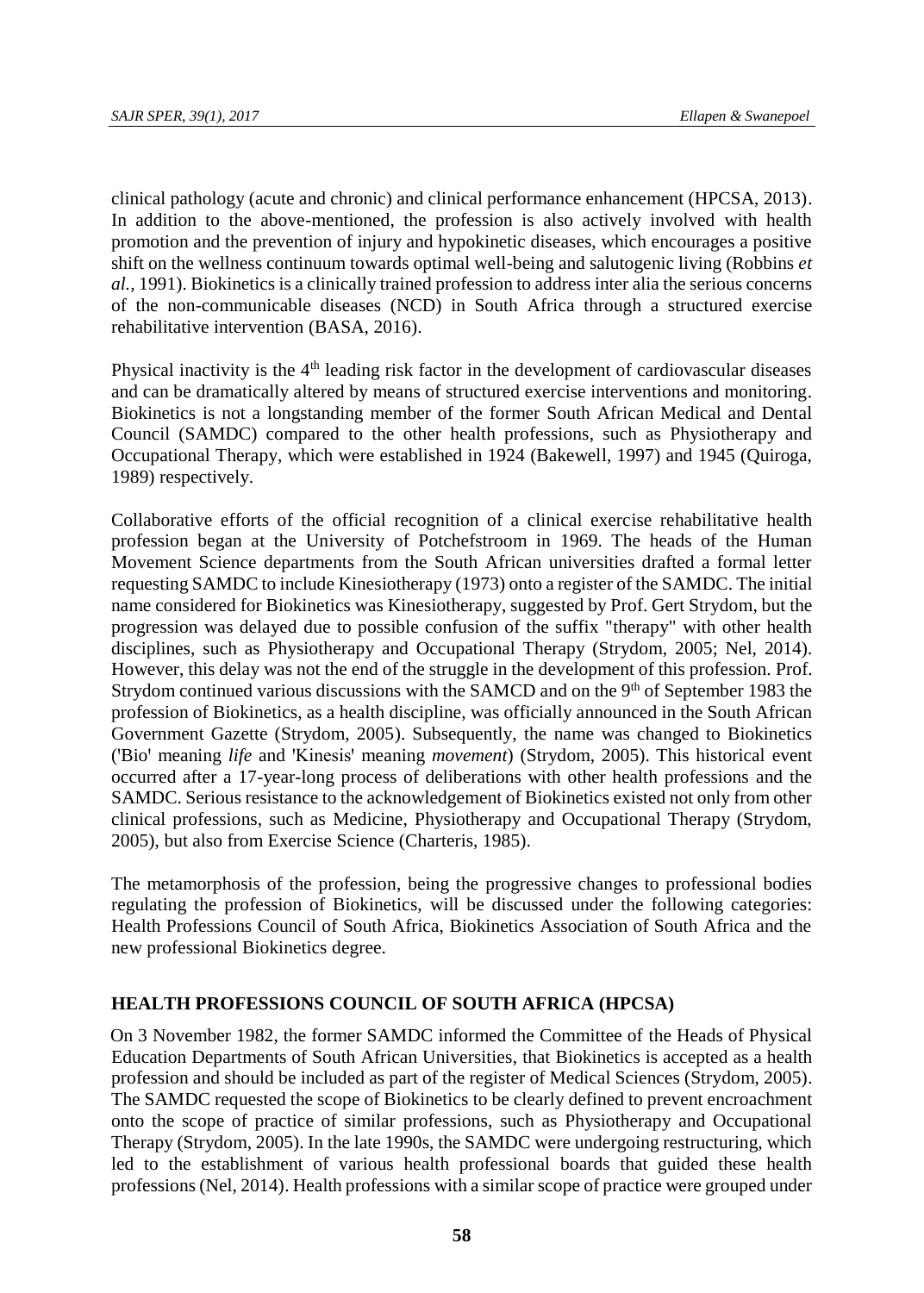a specific health professional board. In 1998, the Professional Board of Physiotherapy, Podiatry and Biokinetics (PPB) was established to protect the public and guide the profession accordingly (Nel, 2014). Subsequently, in 1999 the SAMDC changed its name to the Health Professions Council of South Africa (HPCSA) (Nel, 2014).

Initially the administrative responsibilities of Biokinetics, were designated to a sub-committee of the South African Association of Sports Science, Physical Education and Recreation (SAASSPER). SAASSPER was at this stage a custodian association guiding all the professions of Human Movement (Strydom, 2005). During that time, SAASSPER comprised of the following groupings: Exercise Science, Sports Science, Physical Education and Recreation. Physical Education was the formal area of educational activity in which the main concern was with human movement taking place in an education facility (Kent, 2005). Recreation was the study reflecting physical activity pursuits for the enjoyment and refreshment of the health of the individual. Recreation is synonymous with the term Leisure (Kent, 2005). Sports Science involves the study of the application of exercise to enhance human movement and performance, while Exercise Science focused on the human body in a clinical exercise context, describing the salutogenics of physical exercise, hypokinetic diseases and sports injuries. The profession of Biokinetics was established from Exercise Science (Strydom, 2005). SAASSPER also hosted annual conferences and published a scientific journal that disseminated scientific literature pertaining to the various disciplines of Human Movement in South Africa. However, if the new profession of Biokinetics was to survive and develop, a professional body of its own had to be established.



## *Figure 1.* **CATEGORISATION OF HUMAN MOVEMENT SCIENCES AND DISSEMINATION OF LITERATURE**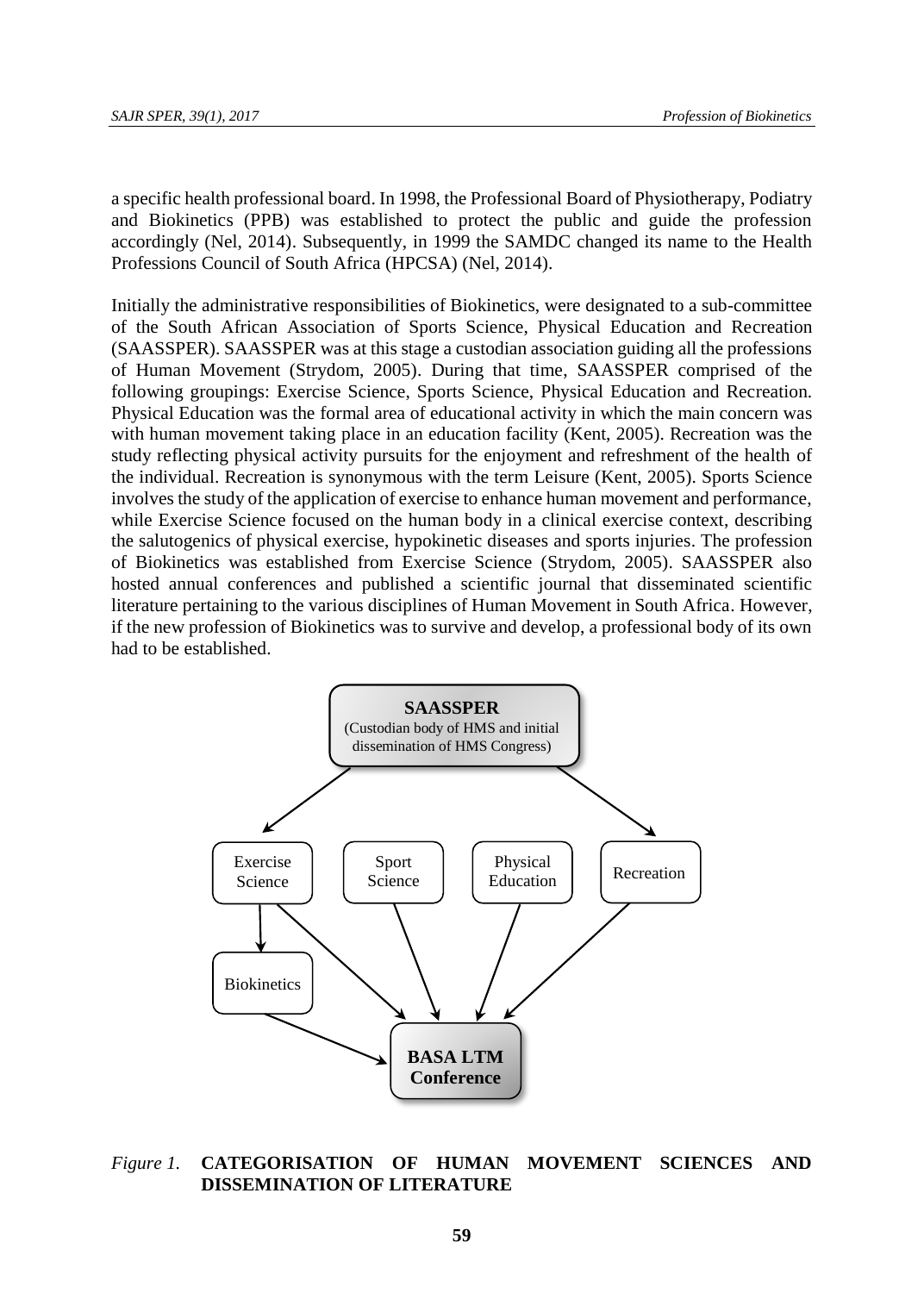## **BIOKINETICS ASSOCIATION OF SOUTH AFRICA (BASA)**

On  $17<sup>th</sup>$  October 1987 in Potchefstroom, then called South African Association of Biokinetics (SAAB) was constituted and the first office bearers were elected. They were Prof. G.L. Strydom (PUCHE), Prof. J.M. Loots (UP), Prof. M.F. Coetzee (Unizul), Dr. J.F. Cilliers (SADF), Dr. D. Malan (PUCHE), Ms. M. Delport (PUCHE) and Mr. H. Daehne (UP) (Strydom, 2005). Consequently, the name of the Association was changed to the Biokinetics Association of South Africa (BASA, 2016). The primary function of BASA was and currently is to serve the biokineticists, intern biokineticists and the student biokineticists-in-training (Nel, 2014). A student biokineticist-in-training would be completing a Biokinetics degree and would register with BASA and HPCSA as a student-in-training. Whereas, an intern biokineticist is a student biokineticist who has successfully completed his/her theoretical fulfilment of the degree of Biokinetics, but is currently completing the final year of internship. An intern biokineticist is registered with HPCSA as an intern biokineticist (Nel, 2014). Strydom (2005) recommended that the only way to develop a solid and dynamic Biokinetics profession is by training and developing high-quality and skilled professionals. The acquisition of high-quality professionals can inter alia be achieved in the following ways:

- Professionals keeping abreast with the latest scientific knowledge and developments.
- Continued learning initiatives, such as CPD accredited workshops and seminars. Road shows organised by the BASA educating its members on the qualities of a well-respected profession.
- Attending BASA Life through Movement Conferences (LTMC). Biokineticists should attend this conference as an expression of their pride to be part of the profession. It is recommended that all biokineticists, students-in-training and intern biokineticists diarise this conference as a 'must-attend' event. In 2012, the Inaugural BASA Conference was successfully presented at the North-West University, Potchefstroom Campus (BASA, 2016). The BASA Conference is an open academic and student conference highlighting all scientific developments in sport medicine, biokinetics rehabilitation, kinderkinetics, exercise science, physical education and recreation. Additionally, various workshops are presented. The BASA LTM Conference presents several merit awards, which include category A, Advancement in Biokinetics Practice; category B, Research (B1=Premium Scientific, B2=Young Researcher, B3=Scientific, B4=Student Researcher); category C (Merit); and category D, Contribution to Life through Movement outside the profession of Biokinetics.
- Initially SAASSPER presented an open academic and student congress, highlighting all the scientific developments in Exercise Science, Sports Science, Physical Education and Recreation. Unfortunately, these congresses were terminated in the 1980s. In the 1990s there was a period of minimal dissemination of Human Movement scientific developments via congress presentations. During this paucity of the dissemination of Human Movement scientific literature, the South African Sports Medicine Association (SASMA) emerged as the leading sports medicine congress that presented sports medicine and physiotherapy, sports injuries, rehabilitation and sport science research and workshops. Furthermore, the South African Sport and Recreation Department, in collaboration with the Department of Education, also started hosting a conference to disseminate recreation and sport science developments.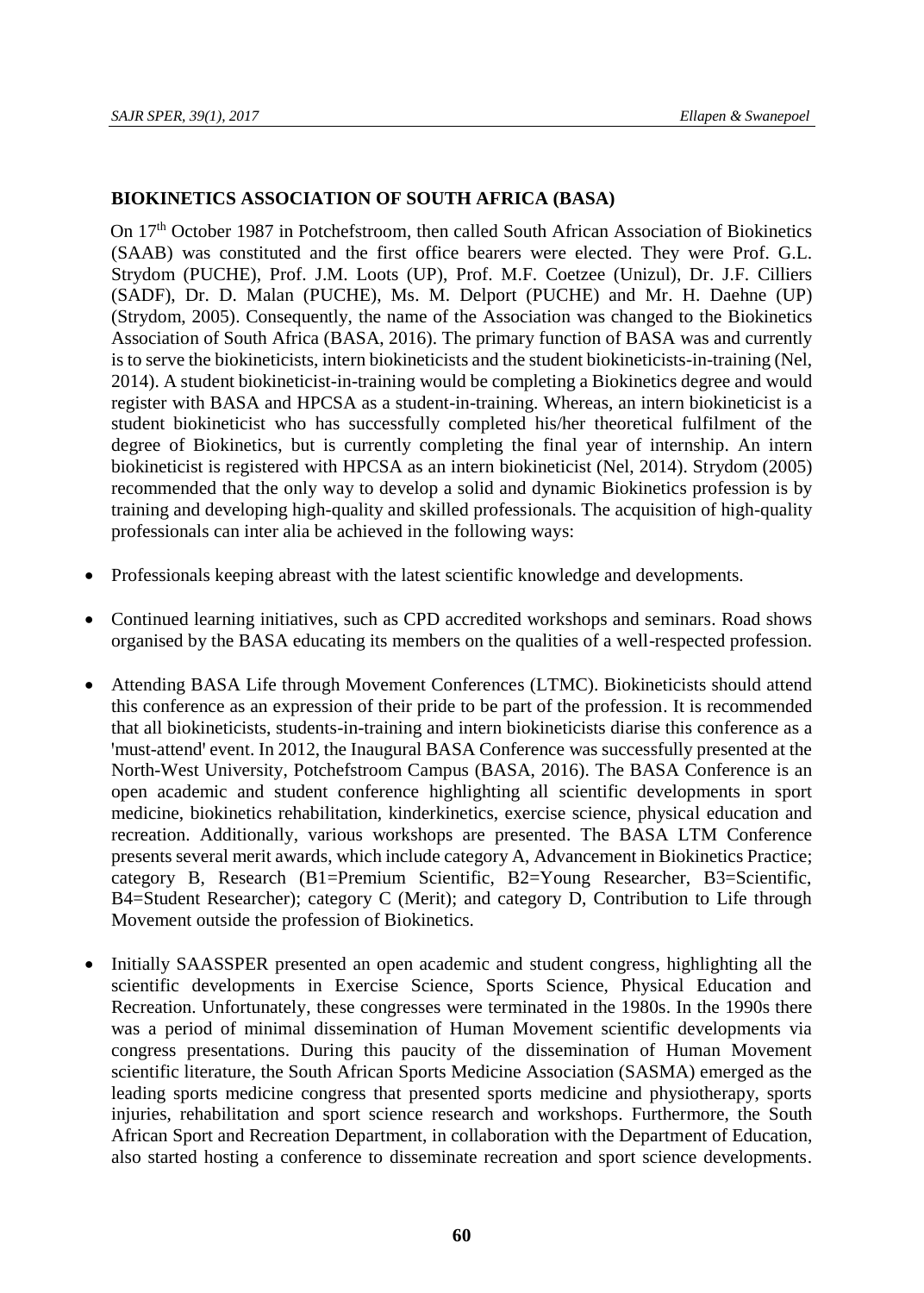This was called SASReCon. Presently, BASA LTM Conference alternates each year with the SASMA Congress.

 The development of a scientific journal containing the latest scientific developments in Biokinetics is a necessity. Currently, Biokinetics research is being published in the *African Journal for Physical Activity and Health Sciences, South African Journal for Research in Sport, Physical Education and Recreation, South African Journal of Sports Medicine* and *international journals*. The inaugural editions of the *South African Journal of Physiotherapy* and the *South African Journal of Occupational Therapy* were released in 1948 and 1953, 24 and eight years, respectively, after their registration with SAMDC (Concha, 2014). It has been 33 years after the profession of Biokinetics was officially registered with the SAMDC, which warrants the publication of an official Biokinetics journal. The profession of Biokinetics should follow a similar pursuit of the above-mentioned related professions that have released official professional journals, which has assisted in enhancing their professions (Concha, 2014).

The authors of this paper postulate that a journal be published quarterly, containing the latest Biokinetics related literature which will enhance the development of the profession. The Biokinetics journal should have a format similar to other official professional journals, such as original research articles, short communications, case studies, review articles, letters to the editor, conference announcements and advertisements of employment opportunities. In addition to this, the proposed Biokinetics journal must be accredited by the Department of Higher Education of South Africa and provide an opportunity for subscribers to accrue CPD points from short exercises in this publication.

 Respecting the scope of practice of fellow health professionals. There have been anecdotal reports that Biokineticists have encroached on the scope of practice of Physiotherapists. Biokineticists must refrain from any dubious practice that could be seen as encroachment on the scopes of other professional bodies. A Biokineticist provides final phase rehabilitation of sport and orthopaedic injuries through the modality of exercise therapy, which is based on scientific evidence and personalised exercise prescription. They administer exercise rehabilitation for patients with chronic disease, hypokinetic and NCDs. Health and wellness promotion and the maintenance of physical abilities, as well as specialised physical activity programme prescriptions, lie within the scope of Biokinetics practice (HPCSA, 2013).

A physiotherapist assesses, provides initial treatment of injuries including ailments from the fields of orthopaedics, neurology, respiratory and thoracic, cardiovascular, obstetrics, sports medicine, paediatrics, geriatrics, intensive care units and general rehabilitation (HPCSA, 2013). It is further recommended that the regional Biokinetics Associations should schedule regular seminars, discussing the scope of Biokinetics and other related professions, thereby informing all of their scope of practice, as well as other similar professions, such as Physiotherapy and Occupational Therapy.

 Collaborative research is a fundamental step to enhance the character of the profession of Biokinetics. Collaborative research with Physiotherapy, Occupational Therapy, Athletic Training and Sports Medicine will help Biokineticists to develop new rehabilitative techniques and improve the image of the profession in the clinical fraternity. Collaborative research between the various disciplines will foster respect among them.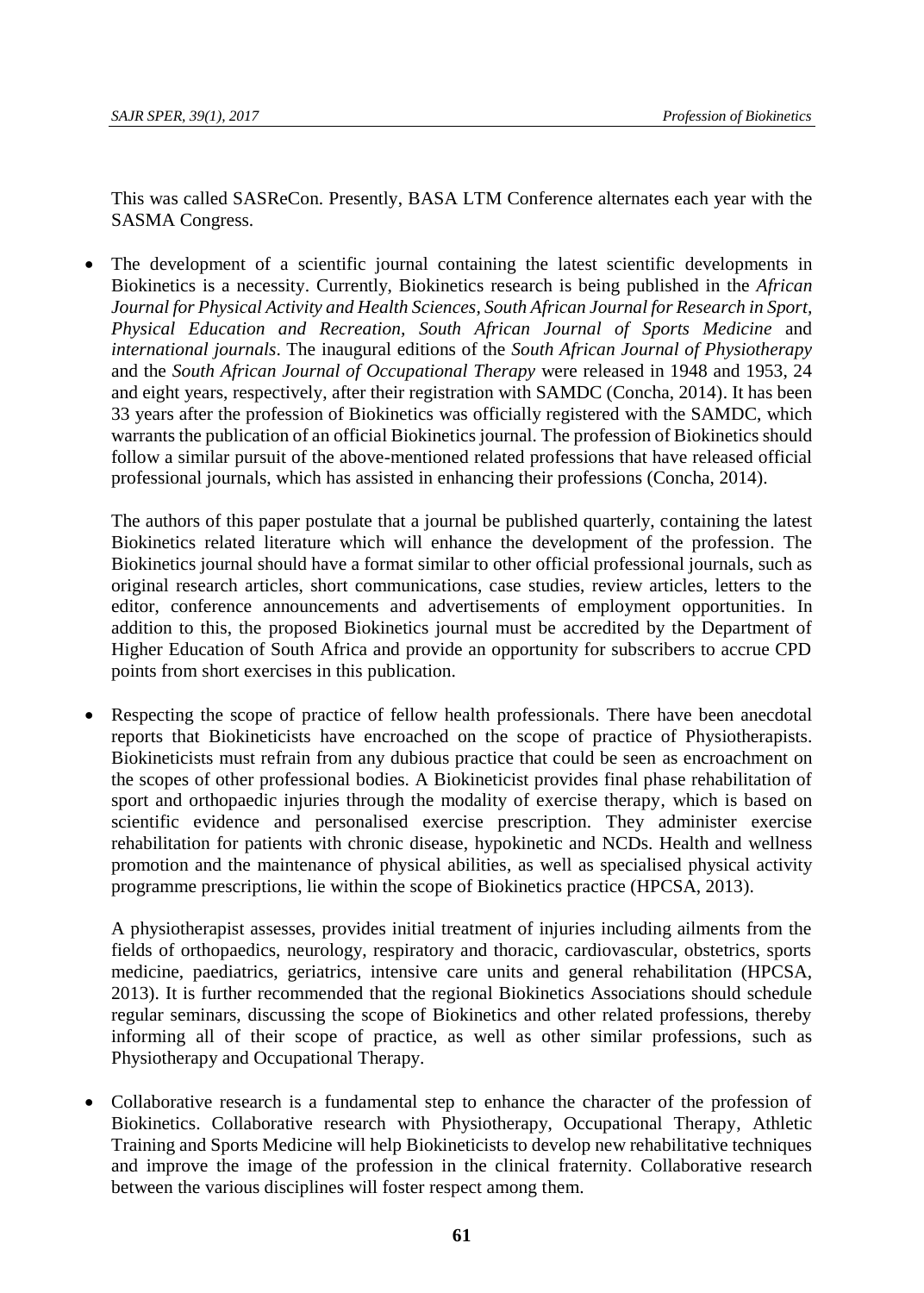### **CHANGE OF BIOKINETICS EMBLEM**

There have been several changes to the initial Biokinetics emblem or logo. The first emblem was not a medical emblem, although it involved some characteristics of the medical emblem, but then it was changed to the Leonardo Di Vinci Vitruvian man. The Vitruvian man was changed to the presented emblem. The second BASA emblem was not trade marked as the official BASA emblem, which results in other social clubs adopting it. Furthermore, the acronym BASA was nearly lost due to another company subscribing to the same acronym. Legally nothing could be done to secure this emblem as a trade mark of BASA. In 2012, the executive committee of BASA decided to change the emblem. BASA employed five different marketing companies to design a new emblem in accordance with the scope of practice of the profession of Biokinetics. The emblems submitted were all quite different. The executive committee members of BASA voted on their preferred emblem, resulting in the present logo.



*Figure 2*. **BIOKINETICS EMBLEMS THROUGH THE YEARS**

# **NEW PROFESSIONAL BIOKINETICS DEGREE**

Initially, the Biokinetics programme entailed a three-year undergraduate degree in Human Movement Science or an equivalent (such as Human Kinetics and Ergonomics) followed by a honours degree specialisation in Biokinetics (3+1 model). In their post graduate year of study  $(4<sup>th</sup>$  year), students start their two years of professional internship (Nel, 2014). During the fourth year of training the student is required to register with the HPCSA and BASA as a student biokineticist-in-training, thereby allowing eligibility to start their professional internship. However, during the fifth year, the student biokineticist-in-training must register with BASA and the HPCSA as an intern biokineticist (BASA, 2016). In the fifth year, the internbiokineticist must secure internship at private Biokinetics practices and biokinetics training institutions that are accredited by BASA, as well as the HPCSA. Presently, a biokinetics internship is not offered at municipal hospitals and/or clinics, unlike the professions of Physiotherapy and Occupational Therapy, which must be completed as one year of community service, before they may register as an independent practitioner. During this year, they are registered as a community service professional working under supervision, but not receiving a salary.

Presently there are 12 Biokinetics training institutions in South Africa, namely: the University of Johannesburg (UJ), University of Pretoria (UP), North-West University (NWU), University of Free State (UFS), University of Kwa-Zulu Natal (UKZN), University of Zululand (Unizul), Nelson Mandela Metropolitan University (NMMU), University of Cape Town (UCT), University of Stellenbosch (US), University of Western Cape (UWC), Tshwane University of Technology (TUT) and the University of Venda (UNIVEN). The UNIVEN, NMMU, UJ and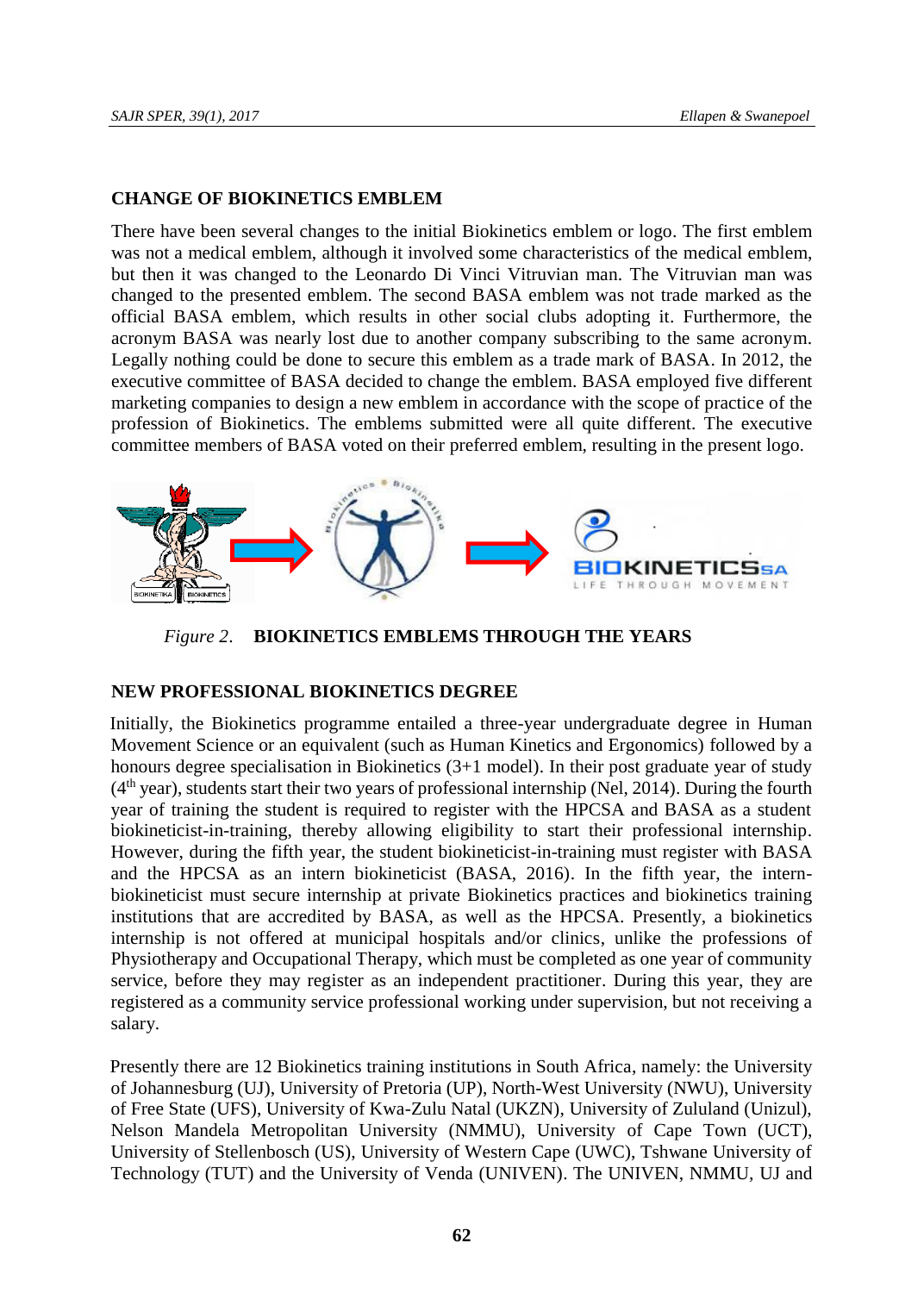recently the UFS have already adopted the new professional degree, whilst the other institutions are geared to follow soon.

The primary objective of the new professional degree was to increase the amount of tuition and experiential learning within the profession of Biokinetics. In the old model of  $3 + 1$  the student receives formal biokinetics training only in the  $4<sup>th</sup>$  year as opposed to receiving formal education from the  $1<sup>st</sup>$  year in the new model. The new four-year professional degree allows biokinetics education and internship to begin early in the degree thereby improving the quality and quantity of exposure a biokineticist in training receives. The new professional degree could afford biokinetics students-in-training the possibility of placement in public clinics, hospitals, schools and old-age homes/care centres. If placement in the public hospitals are permitted, Biokineticists must refrain from overreaching their scope of practice that could lead to encroachment onto the scope of practice of Physiotherapy and/or Occupational Therapy. Biokineticists must recognise that their scope of practice focuses on final phase and/or nonacute rehabilitation. These clinical sites need not be officially accredited by the HPCSA, as it was in the old model  $(3+1)$  (HPCSA, 2014).

Initial resistance to gain eligibility to the public health sector was that Biokinetics students-intraining did not receive sufficient experiential training as is the case with Physiotherapy and Occupational Therapy students. Therefore, it is postulated that the new professional degree consists of similarities to the clinical experiential training as Physiotherapy and Occupational Therapy, which may negate previous resistance and may allow eligibility of the biokinetics students-in-training to the public health sector. Exposure to the public health sector will create a platform of opportunities for Biokineticists and the health of many South Africans. The presence of biokinetics rehabilitation in the public sector will be of invaluable benefit to NCD patients, who cannot afford private medical care and are dependent on the municipal health care.

Another advantage of the new professional degree is the redundancy of placement of the intern biokineticists. In the new professional degree, internship is integrated into the new curriculum, like Physiotherapy and Occupational Therapy. If Biokinetics follows the trend of Physiotherapy and Occupational Therapy with the completion of a year of community service that is provided by the public health sector, it would improve the experiential learning of the novice practitioner. At that time, the biokineticist will then be referred to as a community professional. If community service is deemed redundant, then responsibility of adequately training student biokineticists lies solely with training institutions. Hopefully, Biokinetics will then have access to public health sector. At present, most universities follow the 3+1 model and the additional year of internship. In 2013, there were 170 biokinetics practices accredited to supervise intern biokineticists (Nel, 2014). Of the 170, only 71 practices were accredited to supervise two intern biokineticists per supervisor (Nel, 2014). Nel (2014) indicated that 150 biokinetics students-intraining graduate each year from the 12 biokinetics training institutions. In 2013, every intern biokineticist (n=150) could theoretically secure final-year internship at an accredited biokinetics practice, because there were only 241 accredited biokinetics supervisors (Nel, 2014). However, many of these practices do not take on intern biokineticists each and every year, thereby creating the challenge of securing mandatory internship (Nel, 2014). The new professional degree alleviates this challenge.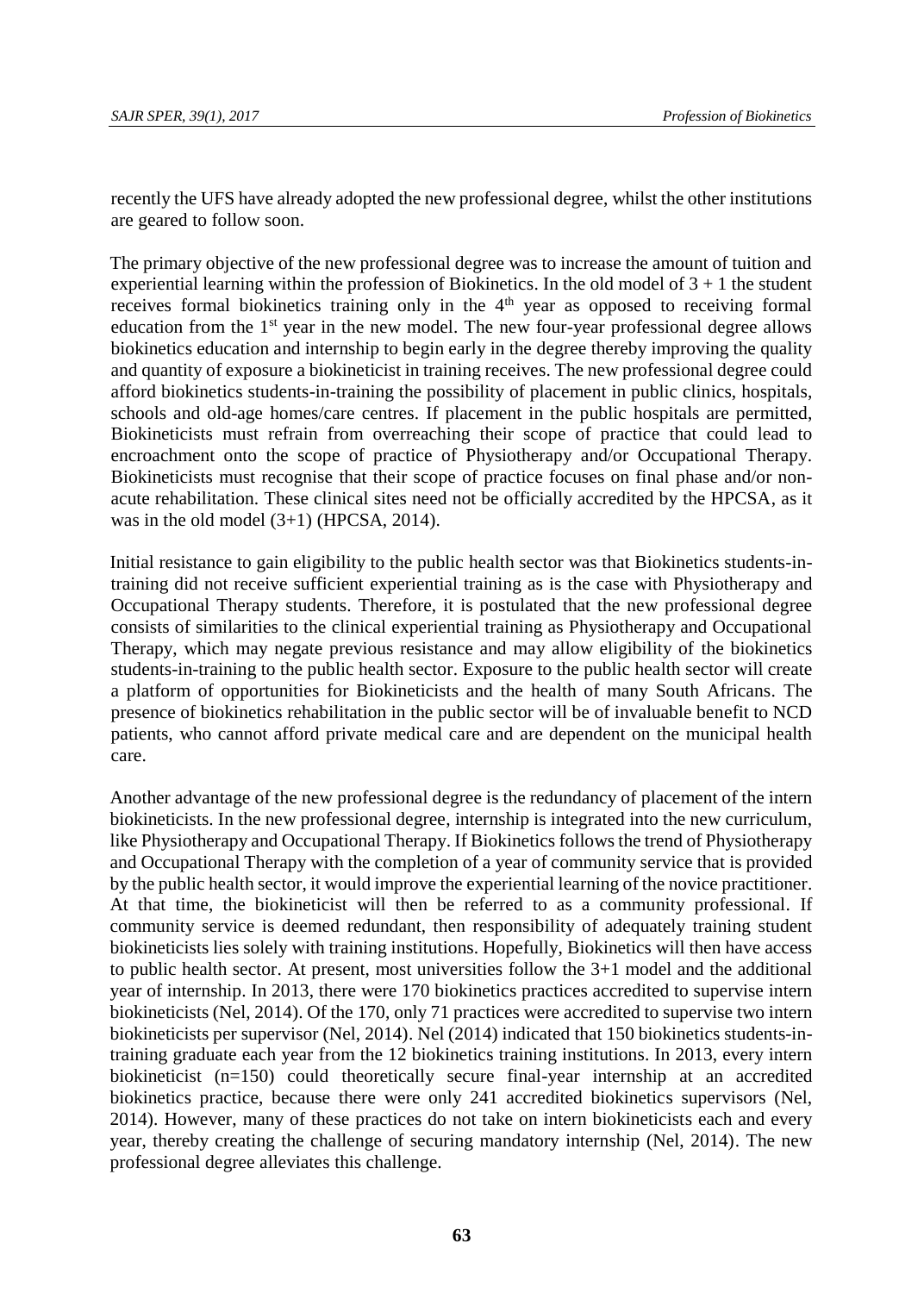Extrapolation of the proposed average biokinetics class size for the professional biokinetics degree from the South African Physiotherapy and Occupational Therapy classes, who also follow a four-year professional degree, would range from 20-40 students (HPCSA, 2013). It is postulated that 240-480 biokinetics students-in-training (12 x 20-40) would graduate annually if the four-year professional biokinetics degree were adopted by all 12 biokinetics training institutions. This would then pose the challenge to these prospective biokineticists to secure employment. It is postulated that this challenge can be eliminated if biokineticists are allowed placement in the public health sector.

Another concern is the loss in financial revenue to universities. Currently, the average Human Movement under-graduate class size varies from 50-250 students of which a favourable portion have the ambition of studying Biokinetics. By limiting the entry level of the Biokinetics class size to an approximate range of 20-40 students, it is postulated that undergraduate student population of Human Movement Science would drastically drop, thereby adversely impacting the financial revenue of the biokinetics training institutions. This would further erode the culture of sport and physical activity in the South African society. In addition, by increasing the number of biokinetics students-in-training presents the question as to whether the training institution has the capacity in terms of facilities and staff to accommodate this change.

#### **CONCLUSION**

The profession, *Biokinetics*, has undergone progressive revolutionary changes in the last 33 years represented by the change in the Biokinetics emblem, the BASA LTM Conference and the proposed new professional degree. It is recommended that a Scientific Biokinetics Journal be established to record the major scientific developments made in the profession and to report on high-quality Biokinetics research. Another recommendation for the future development of the profession is to red flag the probability of the training an excess of biokineticists that could challenge securing occupation.

#### **Acknowledgement**

The authors would like to express their gratitude to Prof. G. Strydom for his invaluable pioneering work in Biokinetics.

#### **REFERENCES**

BAKEWELL, S. (1997). Medical gymnastics and the Cyriax collection. *Medical History*, 41(4): 487-495.

- BASA (2016). "Biokinetics Association of South Africa: Guidelines for biokineticists". Hyperlink: [http://www.biokinetics.org.za]. Retrieved on 20 April 2016.
- CHARTERIS, J. (1985). What is sport science? *South African Journal of Science*, 81(9): 544-545.
- CONCHA, M. (2014). Occupational Therapy at the University of the Witswatersrand: The past, the present and the future. *South African Journal of Occupational Therapy*, 44(1): 1-2.
- HPCSA (HEALTH PROFESSIONS COUNCIL OF SOUTH AFRICA) (2013). "No 1746: Regulations defining the scope of practice for the profession of Biokinetics". Hyperlink: [http://www. hpcsa.ac.za]. Retrieved on 15 March 2016.
- HPCSA (HEALTH PROFESSIONS COUNCIL OF SOUTH AFRICA) (2014). Completion of internships by students qualifying from the University of Venda, Thohoyandou on 22 June 2014.